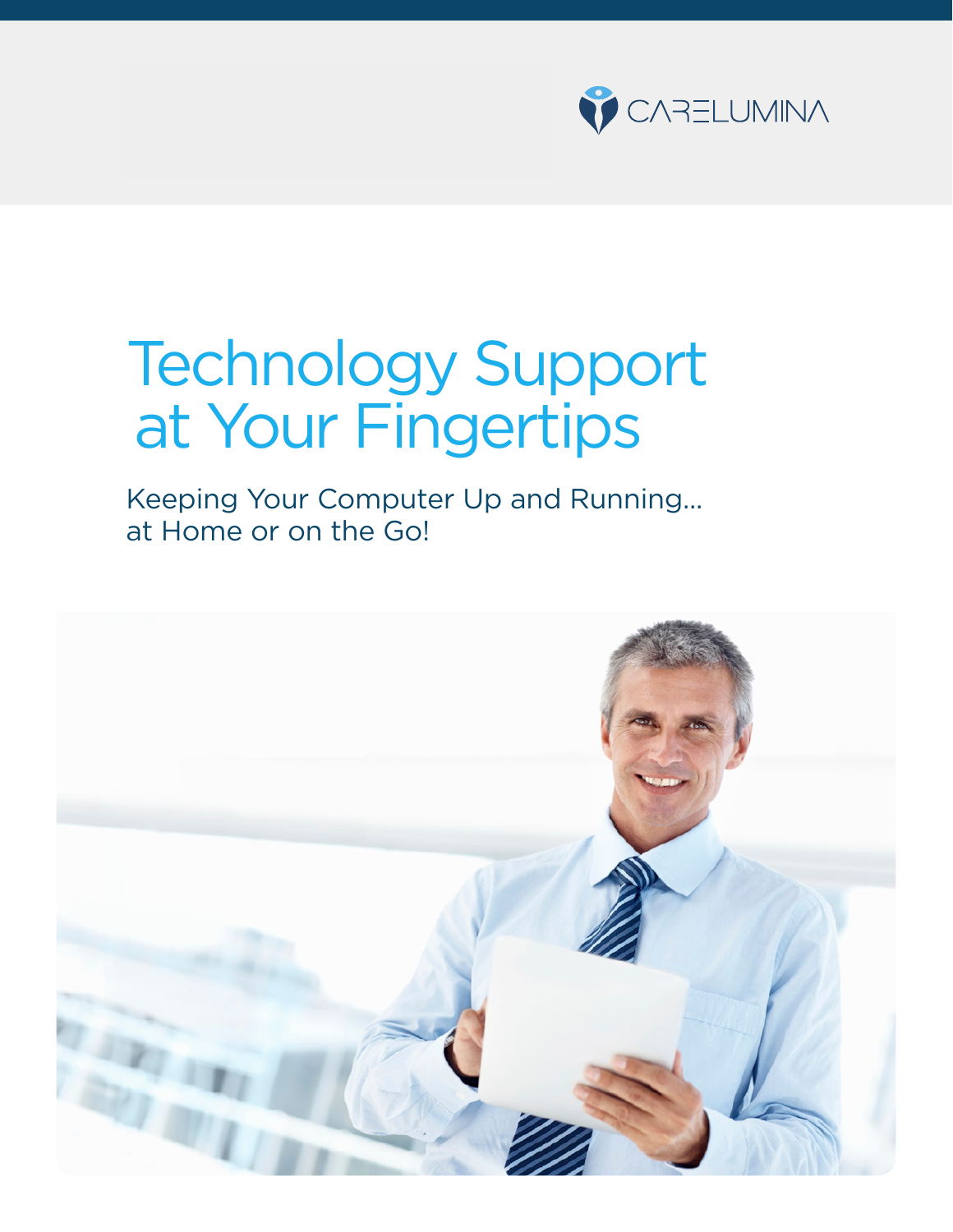

# TABLE OF CONTENTS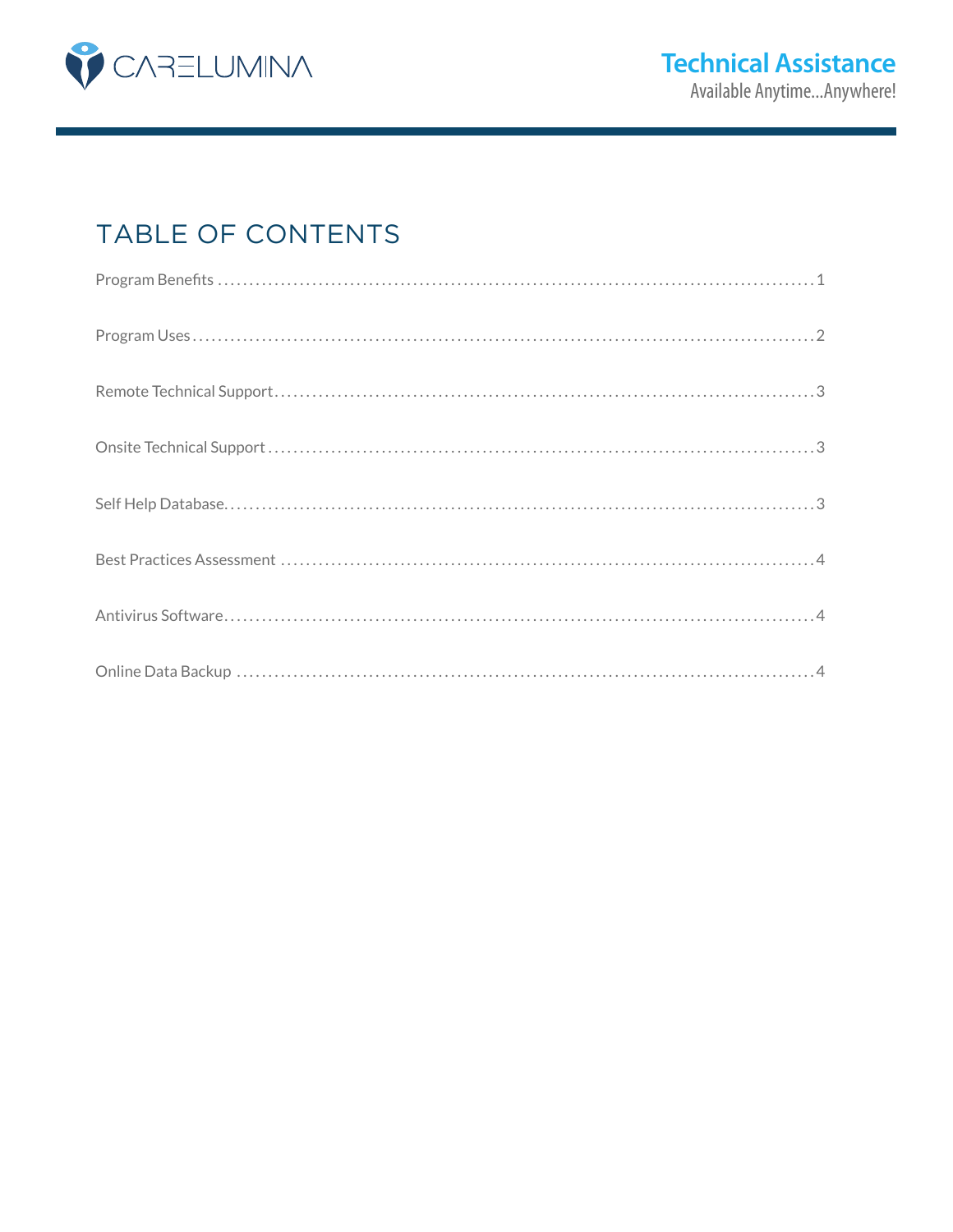

## PROGRAM BENEFITS

| <b>Benefit</b>                   | <b>Description</b>                                                                                                                                                                            | Included                        |
|----------------------------------|-----------------------------------------------------------------------------------------------------------------------------------------------------------------------------------------------|---------------------------------|
| 24/7 Remote Technical Support    | Experienced and qualified technicians are<br>standing by 24/7 to instantly<br>technical issue. Technicians will utilize cutting<br>edge technology to fix your computer over<br>the internet. | Unlimited minutes each month    |
| Onsite Support                   | We have over 14,000 technicians that can be<br>dispatched to your home or office as soon as<br>the same business day.                                                                         | Save up to 60% off retail price |
| Antivirus Software               | Bitdefender Total Security will protect you<br>from viruses, trojans, spyware and other<br>malicious software.                                                                                | One free copy per member        |
| Online Data Backup               | Our data back up service provides secure,<br>enterprise-class remote data backup solutions.                                                                                                   | 100GB of secure data storage    |
| Self Help Database               | Our self help database contains over 120,000<br>solutions to common computer problems.                                                                                                        | Unlimited use                   |
| <b>Best Practices Assessment</b> | You will receive an online analysis of your<br>computing environment and recommendation<br>to improve performance and security.                                                               | Unlimited use                   |

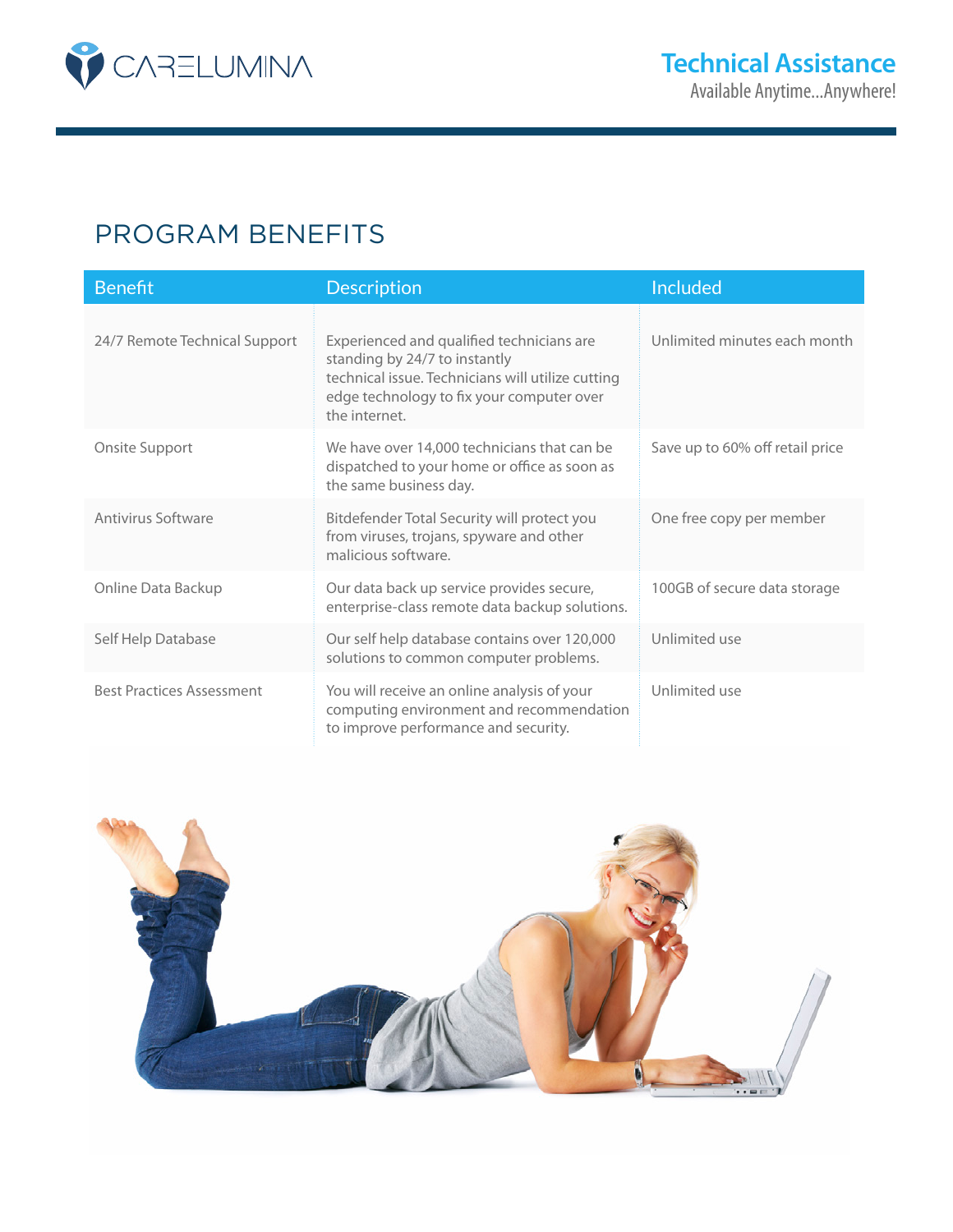

# TYPICAL USES OF TECH SUPPORT

| Problem                                                                        | <b>Our Solution</b>                                                                                                                                                                                                                                                                                                              |
|--------------------------------------------------------------------------------|----------------------------------------------------------------------------------------------------------------------------------------------------------------------------------------------------------------------------------------------------------------------------------------------------------------------------------|
| "I have a virus"                                                               | Our remote support technicians will connect to your<br>computer via the internet, remove the virus and<br>repair the damage done to your computer by the<br>virus. We will then walk you through the installation<br>of your complimentary copy of Bitdefender Total<br>Security to ensure that the problem does<br>not reoccur. |
| "My computer is running slow"                                                  | Our remote technicians will connect to your<br>computer via the internet, remove unnecessary<br>temporary files, defragment your hard drive, clean<br>your system registry and install any necessary<br>software updates.                                                                                                        |
| "I want to add email to mySmartphone"                                          | Our remote technicians will guide you through the<br>process of integrating your existing email account<br>into your PDA or smart phone.                                                                                                                                                                                         |
| "I need to setup a new email account."                                         | One of our remote support technicians will assist you<br>in setting up your new email account, forwarding<br>your old email address to the new one (if applicable)<br>and importing your contacts.                                                                                                                               |
| "I don't know what the problem is but<br>my computer isn't working correctly." | Our remote technicians will connect to your<br>computer via the internet and perform a complete<br>system diagnosis. Once the problem is identified the<br>technician will determine if the issue can be resolved<br>remotely or requires an onsite technician.                                                                  |

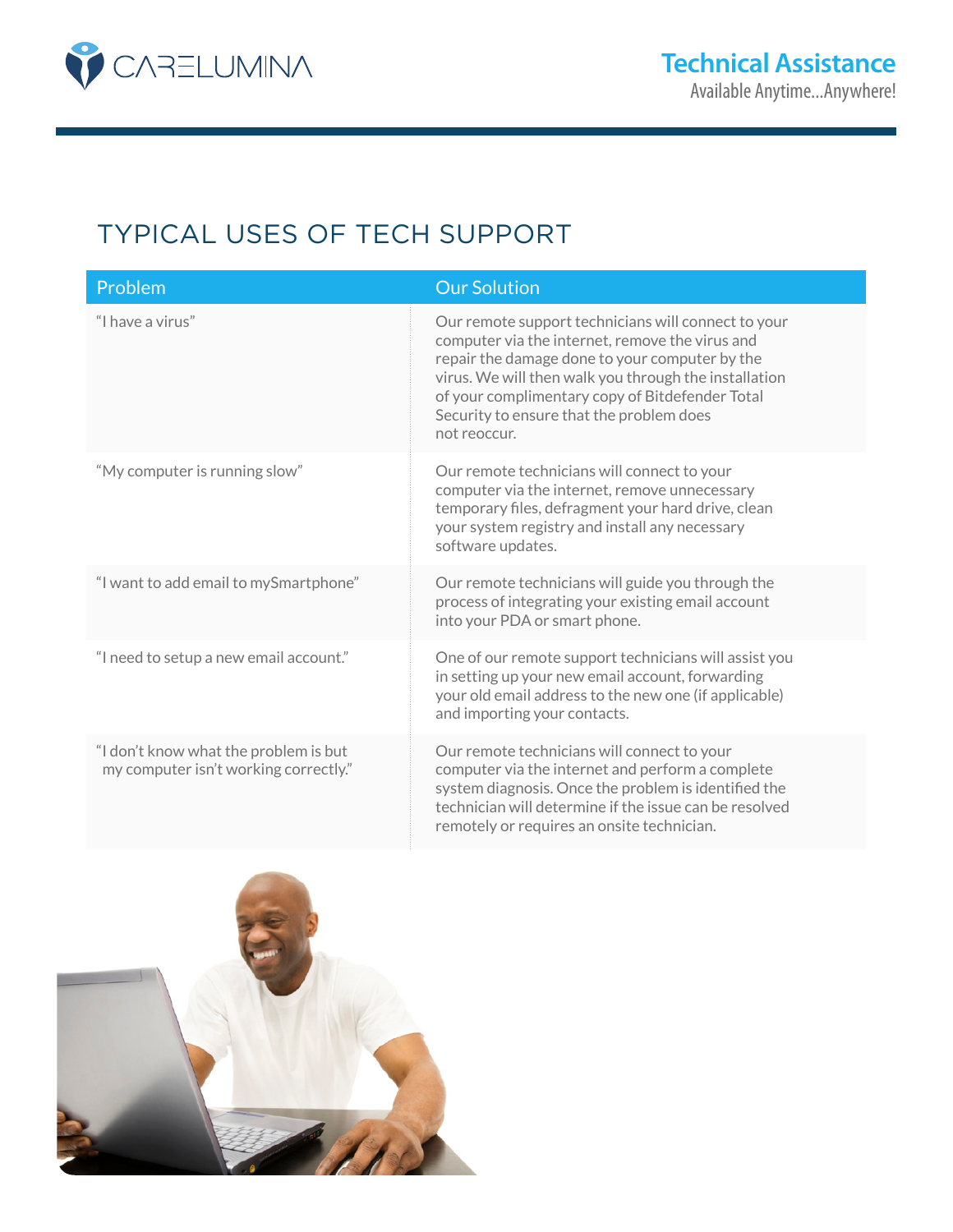

## REMOTE TECH SUPPORT

Like Problems Resolved Quickly?

We can resolve most of your technical issues remotely. We leverage new technologies to allow our Technicians to remotely take control of your computer, troubleshoot and resolve your issues. Our technicians are available to solve your technology problems 24 hours a day 7 days a week.

In this modern age you no longer need to drag your computer down to an expensive computer repair shop every time you have an issue. We can fix most computer issues over the internet in minutes.

You need not worry about the security of our technicians connecting to you computer. Our technicians connect to your computer using a secure encrypted connection. If necessary you can disconnect the technician at any time. Once a support session is terminated technicians cannot connect to your computer again without your permission.



# ONSITE TECHNICAL SUPPORT

## Need a Technician to Deliver?

We have over 14,000 trained, licensed and certified technicians who can resolve your technology issues at your location. Our technicians are A+/MCP/MCSE certified and provide real world technology solutions for most hardware and software issues. Technicians can be dispatched to your location as soon as the same business day. Our onsite support covers more than basic computer issues, services include support for:

- 
- 
- 
- System Tune Up Printer Service
- Spyware Removal
- Data Recovery  **Wireless Network Installation**
- New Computer Installation Memory Upgrade Installation
- HD TV Installation Broadband Repair or Install
	-



# SELF-HELP DATABASE

.................................................................................................................................

Fix Problems Yourself and Save Money

Members have access to our extensive knowledge base system with over 120,000 support tips and tools for both software and hardware issues. No more calling company-to-company to solve multiple problems. Our knowledge base system support multiple providers and solutions. Products supported include:

- Microsoft Applications Adobe Applications
- 
- Citrix Applications Lotus Applications
- 
- 
- 
- 
- Corel Applications Yahoo Applications
	-
- Novell Applications Symantec & McAfee
- RSS Feeds Mozilla Firefox
- Apple OS And More...